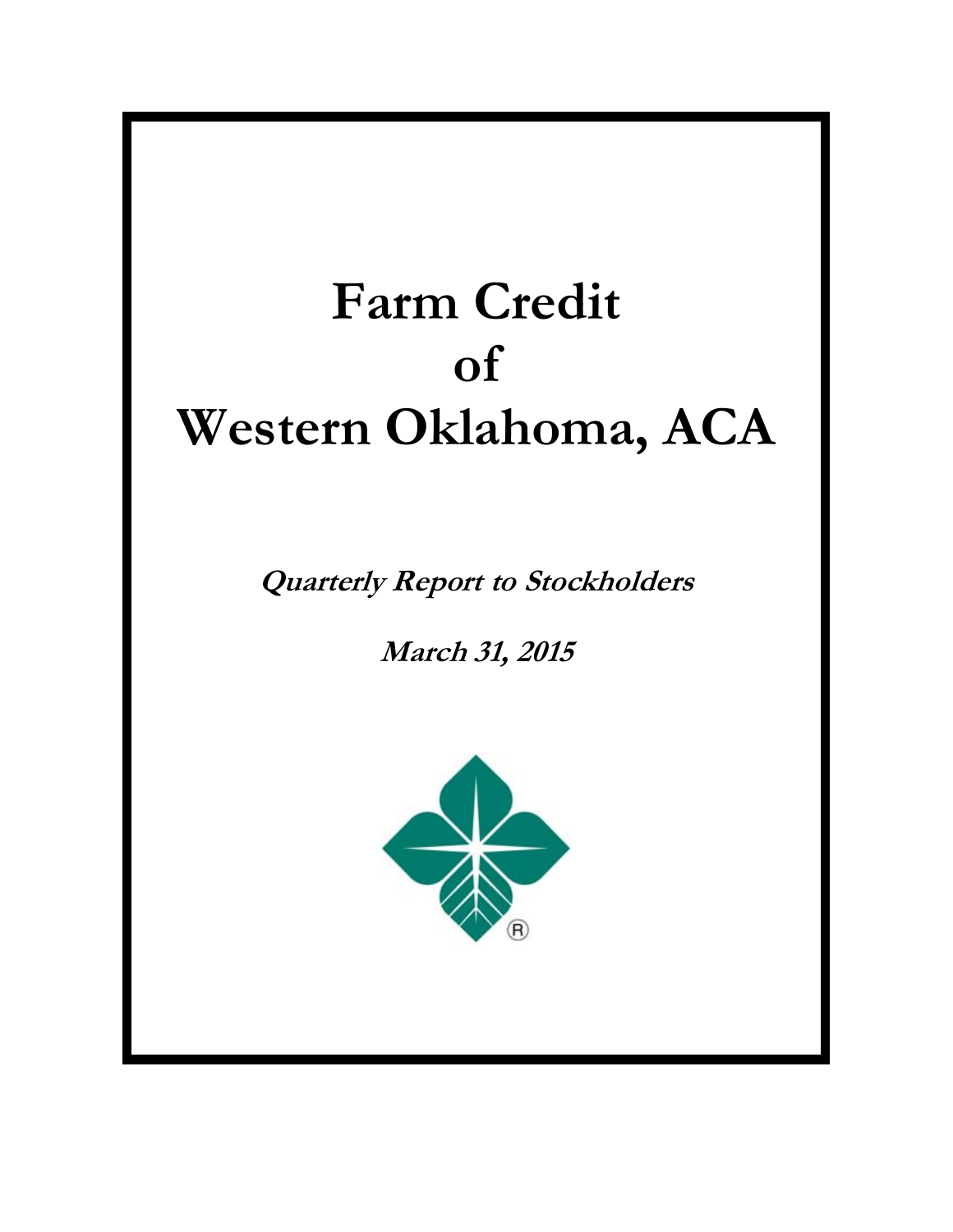The shareholders' investment in the Farm Credit of Western Oklahoma, ACA (Association) is materially affected by the financial condition and results of operations of CoBank, ACB, (CoBank). The 2014 CoBank Annual Report to Shareholders, and the CoBank quarterly shareholders' reports are available free of charge by accessing CoBank's website, www.cobank.com, or may be obtained at no charge by contacting the Association at 3302 Williams Avenue, Woodward, Oklahoma 73801 or calling 580-256-3465 or toll-free 1-800-299- 3465.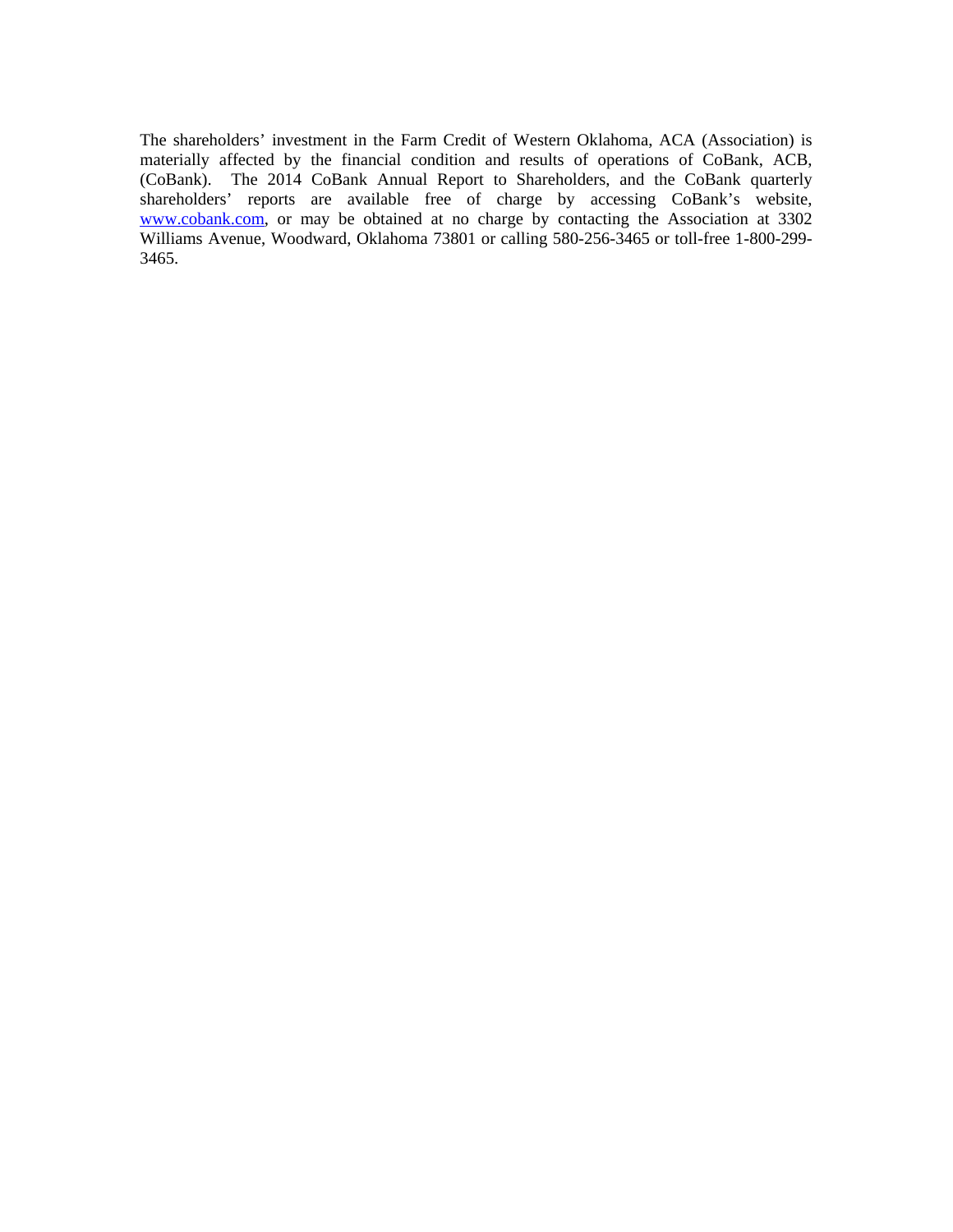# **MANAGEMENT'S DISCUSSION AND ANALYSIS OF FINANCIAL CONDITION AND RESULTS OF OPERATIONS**

(Dollars in Thousands, Except as Noted) (Unaudited)

The following discussion summarizes the financial position and results of operations of Farm Credit of Western Oklahoma, ACA for the three months ended March 31, 2015, with comparisons to prior periods. You should read these comments along with the accompanying financial statements and footnotes and the 2014 Annual Report to Shareholders. The accompanying financial statements were prepared under the oversight of our Audit Committee.

Effective October 1, 2014, Farm Credit of Central Oklahoma, ACA was merged into Farm Credit of Western Oklahoma, ACA. The merger successfully united two outstanding organizations that created a company of greater capital, capacity, and human resources to serve agriculture in Oklahoma. The merged association continues to conduct business as Farm Credit of Western Oklahoma, ACA with headquarters located in Woodward, Oklahoma. John Grunewald is President and Chief Executive Officer of the continuing Association. For purposes of this management discussion and analysis, unless otherwise noted, reference to "the Association" represents Farm Credit of Western Oklahoma, ACA, from a current, historic and future perspective. Beginning October 1, 2014, our financial position, results of operations, cash flows and related metrics include the effects of the merger with Central Oklahoma. Prior year results have not been restated to reflect the impact of the merger. Upon the closing of the merger, loans increased \$125.0 million, assets increased by \$131.7 million, liabilities increased by \$97.4 million and shareholder's equity increased by \$34.2 million. These amounts include adjustments to fair value, as required by accounting standards for business combinations.

### **LOAN PORTFOLIO**

Loans outstanding at March 31, 2015 totaled \$668,529, a decrease of \$2,822, or 0.42%, from loans of \$671,351 at December 31, 2014.

### **RESULTS OF OPERATIONS**

Net income for the three months ended March 31, 2015 was \$2,508, an increase of \$1,163, or 86.53%, from the same period ended one year ago, primarily due to increased loan volume partially due to the merger in October 2014 with Farm Credit of Central Oklahoma.

Net interest income for the three months ended March 31, 2015 was \$4,566, an increase of \$1,405, or 44.45%, compared with March 31, 2014. Net interest income increased primarily as a result of increased loan volume.

The provision for loan losses for the three months ended March 31, 2015 was \$159, as compared with a loan loss reversal of \$72 for the same period ended one year ago. The provision for loan losses increased as a result of increased loan volume and increased risk in the portfolio.

Noninterest income increased \$344 during the first three months of 2015 compared with the first three months in 2014 primarily due to increased mineral income and patronage from CoBank.

Mineral income of \$240 was recognized during the first three months of 2015. Of this amount, quarterly payments totaling \$209 were received from CoBank.

During the first three months of 2015, noninterest expense increased \$355 to \$2,833, primarily due to increased expenses associated with acquisition of 2 branch offices, offset partially by the timing of accrual for 2014 bonuses.

### **CAPITAL RESOURCES**

Our shareholders' equity at March 31, 2015 was \$130,602, an increase from \$128,098 at December 31, 2014. This increase is primarily due to net income offset by stock reductions.

### **REGULATORY MATTERS**

On May 8, 2014, the Farm Credit Administration approved a proposed rule to modify the regulatory capital requirements for System Associations. The stated objectives of the proposed rule are as follows:

 To modernize capital requirements while ensuring that institutions continue to hold sufficient regulatory capital to fulfill their mission as government-sponsored enterprises;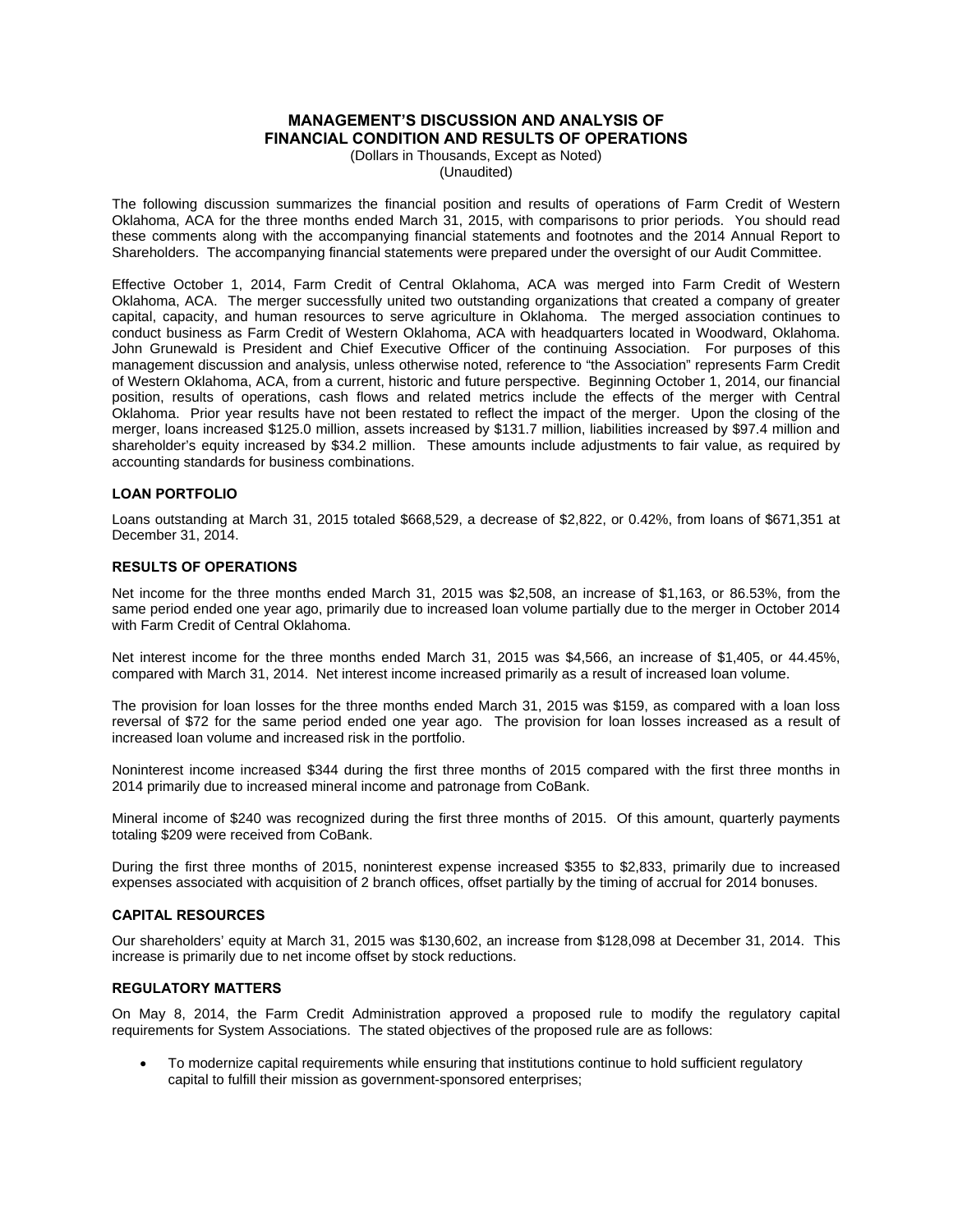- To ensure that the System's capital requirements are comparable to the Basel ill framework and the standardized approach that the federal banking regulatory agencies have adopted, but also to ensure that the rules recognize the cooperative structure and the organization of the System;
- To make System regulatory capital requirements more transparent; and
- To meet certain requirements of the Dodd-Frank Act.

As currently drafted, the proposed rule would, among other things, eliminate the core surplus and total surplus requirements and introduce common equity tier 1, tier 1 and total capital (tier 1 + tier 2) risk-based capital ratio requirements. The proposal would add a minimum tier 1 leverage ratio for all System institutions. In addition, the proposal would establish a capital conservation buffer, and modify and expand risk weightings. The revisions to the risk weightings of exposures would include alternatives to the use of credit ratings, as required by the Dodd-Frank Act. The proposed effective date is January 1, 2016.

The public comment period ended on February 16, 2015. While uncertainty exists as to the final form of the proposed rule, based on our preliminary assessment, we do not believe the new rule will impose any significant constraints on our business strategies or growth prospects.

### **OTHER MATTERS**

The undersigned certify they have reviewed this report, this report has been prepared in accordance with all applicable statutory or regulatory requirements and the information contained herein is true, accurate, and complete to the best of his or her knowledge and belief.

Ronald White, Chairman of the Board May 7, 2015

ohn Grunewald, President Jamie Strirkey, Sr. May 7, 2015 May 7, 2015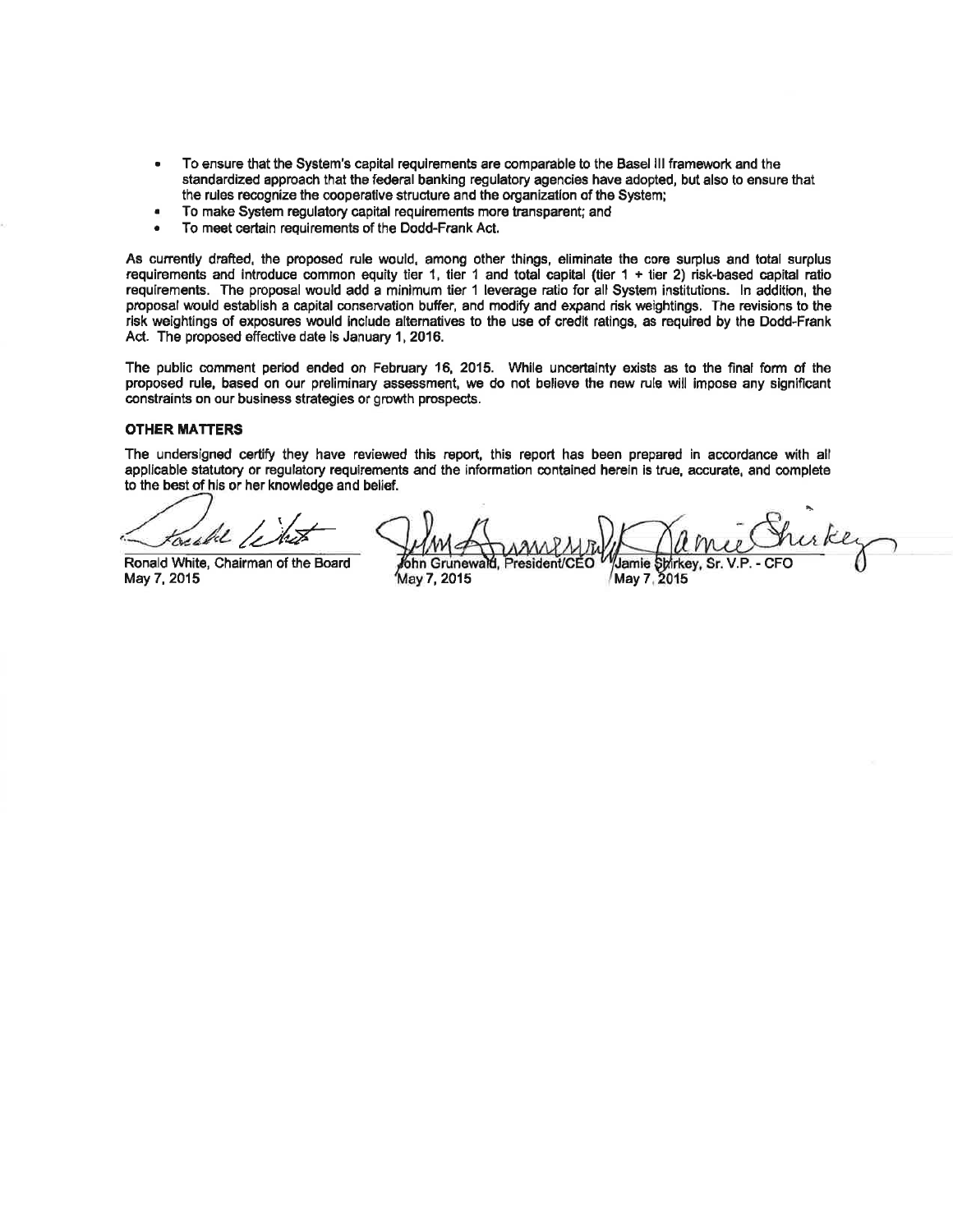# Consolidated Statement of Condition

(Dollars in Thousands)

|                                               | March 31         | December 31    |
|-----------------------------------------------|------------------|----------------|
|                                               | 2015             | 2014           |
|                                               | <b>UNAUDITED</b> | <b>AUDITED</b> |
| <b>ASSETS</b>                                 |                  |                |
| Loans                                         | \$<br>668,529    | \$<br>671,351  |
| Less allowance for loan losses                | 2,141            | 2,249          |
| Net loans                                     | 666,388          | 669,102        |
| Cash                                          | 3,299            | 5,332          |
| Accrued interest receivable                   | 10,402           | 7,720          |
| <b>Investment in CoBank</b>                   | 19,653           | 19,653         |
| Premises and equipment, net                   | 1,839            | 1,797          |
| Prepaid benefit expense                       | 268              | 580            |
| Other assets                                  | 1,666            | 3,235          |
| <b>Total assets</b>                           | \$<br>703,515    | \$<br>707,419  |
|                                               |                  |                |
| <b>LIABILITIES</b>                            |                  |                |
| Note payable to CoBank                        | \$<br>557,990    | \$<br>566,065  |
| Advance conditional payments                  | 9,947            | 6,253          |
| Accrued interest payable                      | 1,278            | 2,341          |
| Patronage distributions payable               | 2,200            | 2,200          |
| Accrued benefits liability                    | 219              | 220            |
| Reserve for unfunded commitments              | 263              |                |
| Other liabilities                             | 1,016            | 2,242          |
| <b>Total liabilities</b>                      | 572,913          | 579,321        |
| <b>Commitments and Contingencies</b>          |                  |                |
| <b>SHAREHOLDERS' EQUITY</b>                   |                  |                |
| Capital stock                                 | 1,962            | 1,966          |
| Additional paid-in capital                    | 33,619           | 33,619         |
| Unallocated retained earnings                 | 95,042           | 92,535         |
| Accumulated other comprehensive (loss)/income | (21)             | (22)           |
| <b>Total shareholders' equity</b>             | 130,602          | 128,098        |
| Total liabilities and shareholders' equity    | \$<br>703,515    | \$<br>707,419  |

The accompanying notes are an integral part of these consolidated financial statements.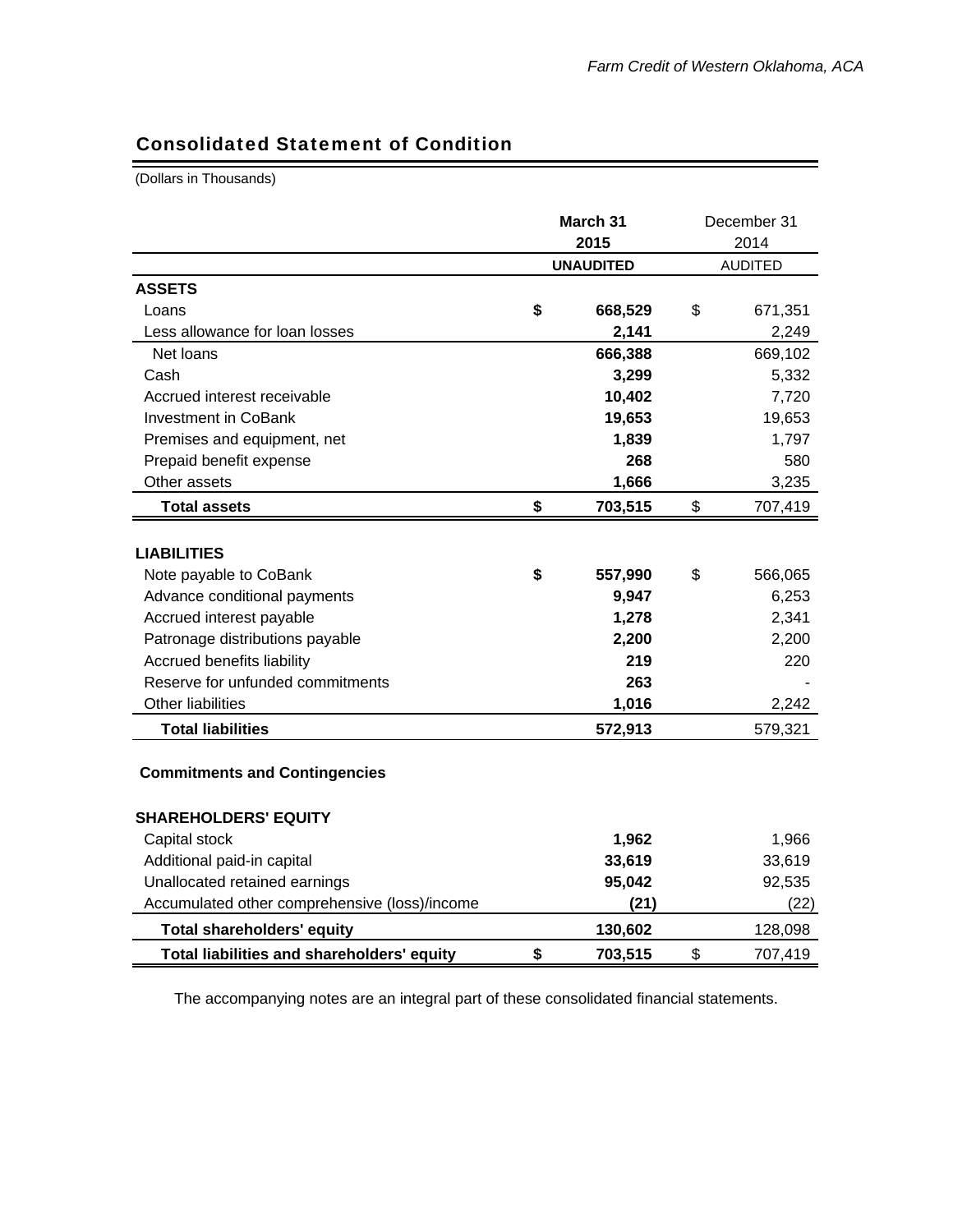# Consolidated Statement of Comprehensive Income

(Dollars in Thousands)

|                                                                             | For the three months<br>ended March 31 |             |
|-----------------------------------------------------------------------------|----------------------------------------|-------------|
| <b>UNAUDITED</b>                                                            | 2015                                   | 2014        |
| <b>INTEREST INCOME</b>                                                      |                                        |             |
| Loans                                                                       | \$<br>7,167                            | \$<br>4,946 |
| <b>Total interest income</b>                                                | 7,167                                  | 4,946       |
| <b>INTEREST EXPENSE</b>                                                     |                                        |             |
| Note payable to CoBank                                                      | 2,581                                  | 1,767       |
| Other                                                                       | 20                                     | 18          |
| <b>Total interest expense</b>                                               | 2,601                                  | 1,785       |
| Net interest income                                                         | 4,566                                  | 3,161       |
| Provision for credit losses/(credit loss reversals)                         | 159                                    | (72)        |
| Net interest income after provision for credit losses/credit loss reversals | 4,407                                  | 3,233       |
| <b>NONINTEREST INCOME</b>                                                   |                                        |             |
| Financially related services income                                         | 6                                      | 4           |
| Loan fees                                                                   | 5                                      | 2           |
| Patronage refund from Farm Credit Institutions                              | 634                                    | 435         |
| Mineral income                                                              | 240                                    | 109         |
| Other noninterest income                                                    | 48                                     | 39          |
| <b>Total noninterest income</b>                                             | 933                                    | 589         |
| <b>NONINTEREST EXPENSE</b>                                                  |                                        |             |
| Salaries and employee benefits                                              | 1,531                                  | 1,488       |
| Occupancy and equipment                                                     | 115                                    | 85          |
| Purchased services from AgVantis, Inc.                                      | 300                                    | 177         |
| Farm Credit Insurance Fund premium                                          | 171                                    | 105         |
| Merger-implementation costs                                                 | 2                                      | 6           |
| Supervisory and examination costs                                           | 55                                     | 40          |
| Other noninterest expense                                                   | 659                                    | 577         |
| <b>Total noninterest expense</b>                                            | 2,833                                  | 2,478       |
| Net income                                                                  | 2,507                                  | 1,344       |
| <b>OTHER COMPREHENSIVE INCOME</b>                                           |                                        |             |
| Other comprehensive income                                                  |                                        |             |
| <b>Comprehensive income</b>                                                 | \$<br>2,508                            | \$<br>1,344 |

The accompanying notes are an integral part of these consolidated financial statements.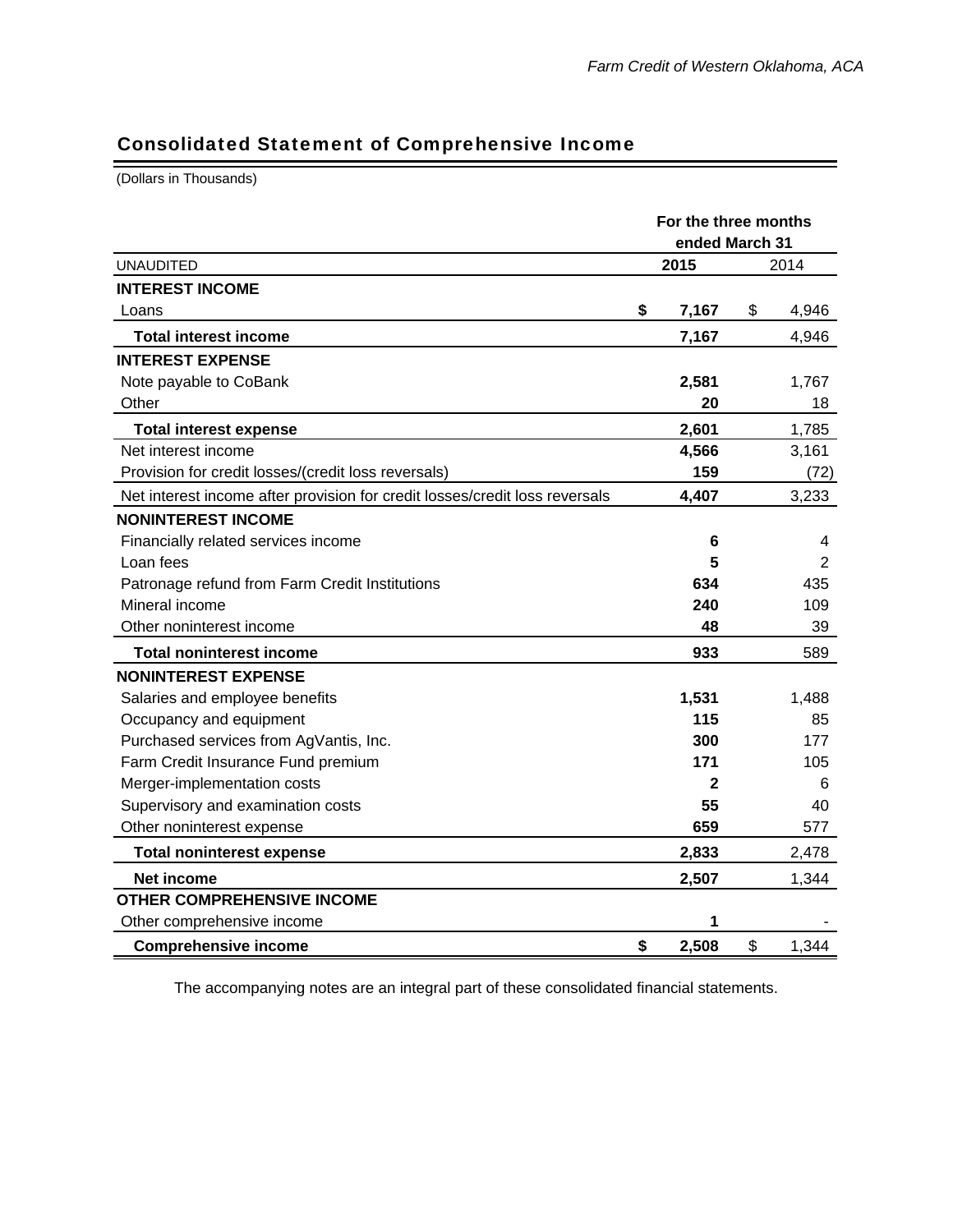| (Dollars in Thousands)              |              |    |                   |    |                 |                      |               |  |  |
|-------------------------------------|--------------|----|-------------------|----|-----------------|----------------------|---------------|--|--|
|                                     |              |    |                   |    |                 | <b>Accumulated</b>   |               |  |  |
|                                     |              |    | <b>Additional</b> |    | Unallocated     | Other                | Total         |  |  |
|                                     | Capital      |    | Paid-In           |    | <b>Retained</b> | <b>Comprehensive</b> | Shareholders' |  |  |
| <b>UNAUDITED</b>                    | <b>Stock</b> |    | Capital           |    | <b>Earnings</b> | Income/(Loss)        | <b>Equity</b> |  |  |
| Balance at December 31, 2013        | \$<br>1,340  | \$ | $\blacksquare$    | \$ | 87,838          | \$                   | \$<br>89,178  |  |  |
| Comprehensive income                |              |    |                   |    | 1,344           |                      | 1,344         |  |  |
| Stock issued                        | 23           |    |                   |    |                 |                      | 23            |  |  |
| Stock retired                       | (35)         |    |                   |    |                 |                      | (35)          |  |  |
| Balance at March 31, 2014           | \$<br>1,328  | \$ |                   | \$ | 89,182          | \$                   | \$<br>90,510  |  |  |
|                                     |              |    |                   |    |                 |                      |               |  |  |
| <b>Balance at December 31, 2014</b> | \$<br>1,966  | \$ | 33,619            | \$ | 92,535          | \$<br>(22)           | \$<br>128,098 |  |  |
| Comprehensive income                |              |    |                   |    | 2,507           |                      | 2,508         |  |  |
| Stock issued                        | 44           |    |                   |    |                 |                      | 44            |  |  |
| Stock retired                       | (48)         |    |                   |    |                 |                      | (48)          |  |  |
| Balance at March 31, 2015           | \$<br>1,962  | S  | 33,619            | S  | 95,042          | \$<br>(21)           | \$<br>130,602 |  |  |

# Consolidated Statement of Changes in Shareholders' Equity

The accompanying notes are an integral part of these consolidated financial statements.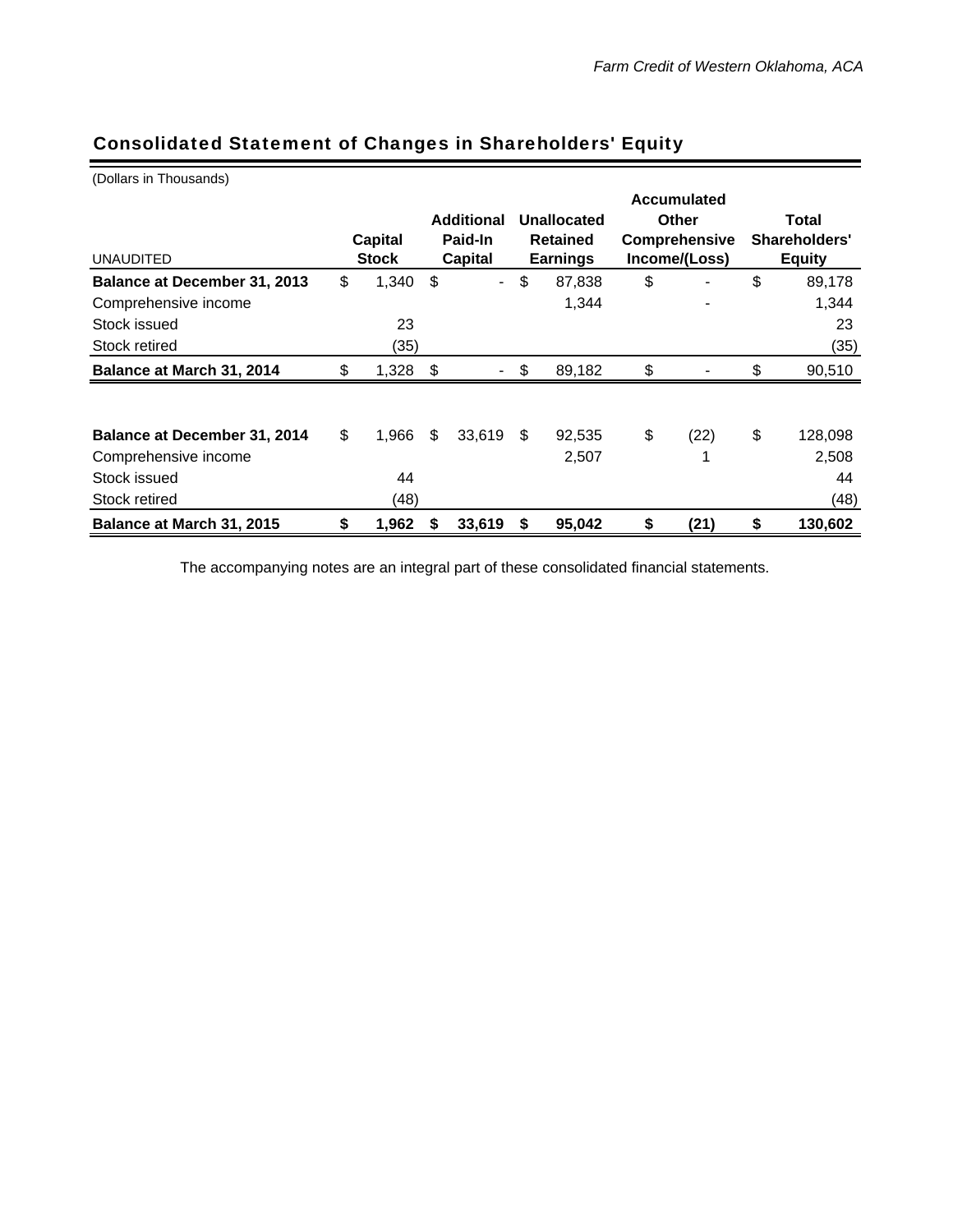### **NOTES TO FINANCIAL STATEMENTS**

(Dollars in Thousands, Except as Noted) (Unaudited)

### **NOTE 1 - ORGANIZATION AND SIGNIFICANT ACCOUNTING POLICIES**

A description of the organization and operations of Farm Credit of Western Oklahoma, ACA (the Association), the significant accounting policies followed, and the financial condition and results of operations as of and for the year ended December 31, 2014, are contained in the 2014 Annual Report to Shareholders. These unaudited first quarter 2015 financial statements should be read in conjunction with the 2014 Annual Report to Shareholders.

The accompanying unaudited financial statements have been prepared in accordance with accounting principles generally accepted in the U.S. (GAAP) for interim financial information. Accordingly, they do not include all of the disclosures required by GAAP for annual financial statements and should be read in conjunction with the audited financial statements as of and for the year ended December 31, 2014 as contained in the 2014 Annual Report to Shareholders.

In the opinion of management, the unaudited financial information is complete and reflects all adjustments, consisting of normal recurring adjustments, necessary for a fair statement of results for the interim periods. The preparation of financial statements in accordance with GAAP requires management to make estimates and assumptions that affect the amounts reported in the financial statements and accompanying notes. Actual results could differ from those estimates. The results of operations for interim periods are not necessarily indicative of the results to be expected for the full year ending December 31, 2015. Descriptions of the significant accounting policies are included in the 2014 Annual Report to Shareholders. In the opinion of management, these policies and the presentation of the interim financial condition and results of operations conform with GAAP and prevailing practices within the banking industry.

In August 2014, the Financial Accounting Standards Board (FASB) issued guidance entitled "Presentation of Financial Statements – Going Concern." The guidance governs management's responsibility to evaluate whether<br>there is substantial doubt about an entity's ability to continue as a going concern and to provide related footnot disclosures. This guidance requires management to perform interim and annual assessments of an entity's ability to continue as a going concern within one year after the date the financial statements are issued or within one year after the financial statements are available to be issued, when applicable. Substantial doubt exists if it is probable that the entity will be unable to meet its obligations for the assessed period. This quidance becomes effective for interim and annual periods ending after December 15, 2016, and early application is permitted. Management will be required to make its initial assessment as of December 31, 2016.

In May 2014, the FASB issued guidance entitled, "Revenue from Contracts with Customers." The guidance governs revenue recognition from contracts with customers and requires an entity to recognize revenue to depict the transfer of promised good or services to customers in an amount that reflects the consideration to which the entity expects to be entitled in exchange for those good or services. Financial instruments and other contractual rights within the scope of other guidance issued by the FASB are excluded from the scope of this new revenue recognition guidance. In this regard, a majority of our contracts would be excluded from the scope of this new quidance. The quidance becomes effective for the first interim reporting period within the annual reporting periods after December 15, 2016. The Association is in the process of reviewing contracts to determine the effect, if any, on their financial condition or results of operations.

#### **NOTE 2 - LOANS AND ALLOWANCE FOR LOAN LOSSES**

A summary of loans follows.

|                                  | <b>March 31, 2015</b><br>December 31, 2014 |                |  |  |  |  |  |
|----------------------------------|--------------------------------------------|----------------|--|--|--|--|--|
| Real estate mortgage             | 432,847                                    | 426,293<br>S   |  |  |  |  |  |
| Production and intermediate-term | 220,965                                    | 230,334        |  |  |  |  |  |
| Agribusiness:                    |                                            |                |  |  |  |  |  |
| Loans to cooperatives            | 3.414                                      | 2,998          |  |  |  |  |  |
| Processing and marketing         | 4,911                                      | 4,945          |  |  |  |  |  |
| Farm-related business            | 927                                        | 1.271          |  |  |  |  |  |
| Communication                    | 1,787                                      | 1,830          |  |  |  |  |  |
| Energy                           | 856                                        | 858            |  |  |  |  |  |
| Rural residential real estate    | 2,822                                      | 2,822          |  |  |  |  |  |
| Total loans                      | 668,529                                    | 671,351<br>\$. |  |  |  |  |  |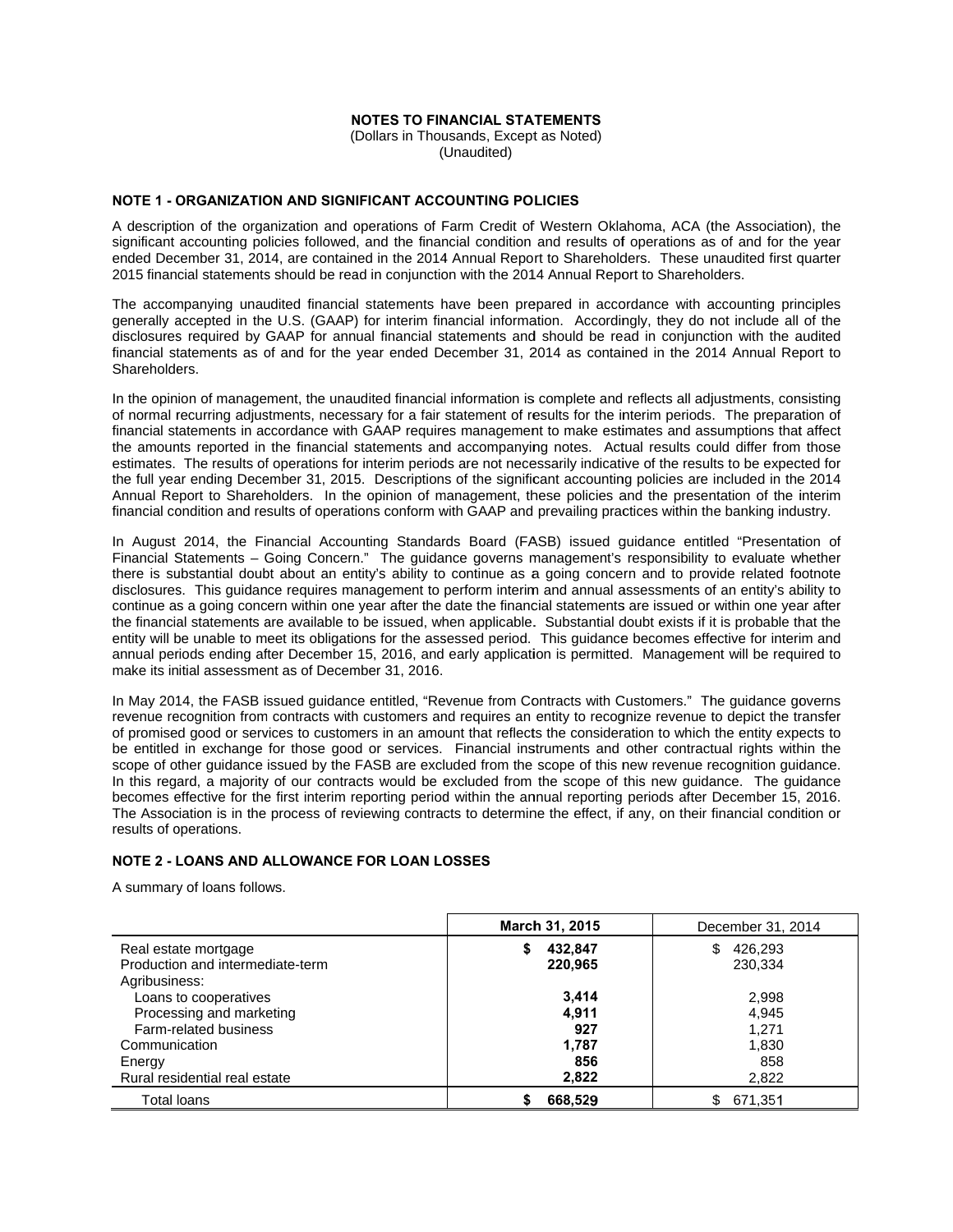The Association purchases or sells participation interests with other parties in order to diversify risk, manage loan volume and comply with Farm Credit Administration regulations. The following table presents information regarding the balances of participations purchased and sold during the quarter ended March 31, 2015:

|                                  | <b>Other Farm Credit</b> |          |            | Non-Farm Credit |               |               |  |
|----------------------------------|--------------------------|----------|------------|-----------------|---------------|---------------|--|
|                                  | <b>Institutions</b>      |          |            | Institutions    | Total         |               |  |
|                                  | Purchased                | Sold     | Purchased  | Sold            | Purchased     | Sold          |  |
| Real estate mortgage             | 30.214<br>\$             | \$13,381 | S<br>2.461 | --              | 32,675<br>\$. | 13,381<br>\$. |  |
| Production and intermediate-term | 25.611                   | 3.923    | $- -$      | --              | 25.611        | 3,923         |  |
| Agribusiness                     | 7,035                    | $- -$    | $- -$      | --              | 7.035         |               |  |
| Communication                    | 1,865                    | $- -$    | $- -$      | --              | 1,865         |               |  |
| Energy                           | 892                      | $- -$    | $- -$      | $- -$           | 892           |               |  |
| Total                            | 65.617                   | \$17.304 | 2.461      | $- -$           | 68,078        | 17.304        |  |

The following table shows loans and related accrued interest classified under the Farm Credit Administration Uniform Loan Classification System as a percentage of total loans and related accrued interest receivable by loan type as of:

|                                  | March 31, 2015 | December 31, 2014 |
|----------------------------------|----------------|-------------------|
| Real estate mortgage             |                |                   |
| Acceptable                       | 98.94%         | 99.29%            |
| <b>OAEM</b>                      | 0.53%          | 0.48%             |
| Substandard                      | 0.53%          | 0.23%             |
| Total                            | 100.00%        | 100.00%           |
| Production and intermediate-term |                |                   |
| Acceptable                       | 96.53%         | 99.13%            |
| <b>OAEM</b>                      | 2.98%          | 0.85%             |
| Substandard                      | 0.49%          | 0.02%             |
| Total                            | 100.00%        | 100.00%           |
| Agribusiness                     |                |                   |
| Acceptable                       | 99.69%         | 99.67%            |
| <b>OAEM</b>                      | 0.31%          | 0.33%             |
| Total                            | 100.00%        | 100.00%           |
| Communication                    |                |                   |
| Acceptable                       | 100.00%        | 100.00%           |
| Total                            | 100.00%        | 100.00%           |
| Energy                           |                |                   |
| Acceptable                       | 100.00%        | 100.00%           |
| Total                            | 100.00%        | 100.00%           |
| Rural residential real estate    |                |                   |
| Acceptable                       | 93.54%         | 93.47%            |
| <b>OAEM</b>                      | 6.46%          | 6.53%             |
| Total                            | 100.00%        | 100.00%           |
| <b>Total Loans</b>               |                |                   |
| Acceptable                       | 98.14%         | 99.22%            |
| <b>OAEM</b>                      | 1.35%          | 0.63%             |
| Substandard                      | 0.51%          | 0.15%             |
| Total                            | 100.00%        | 100.00%           |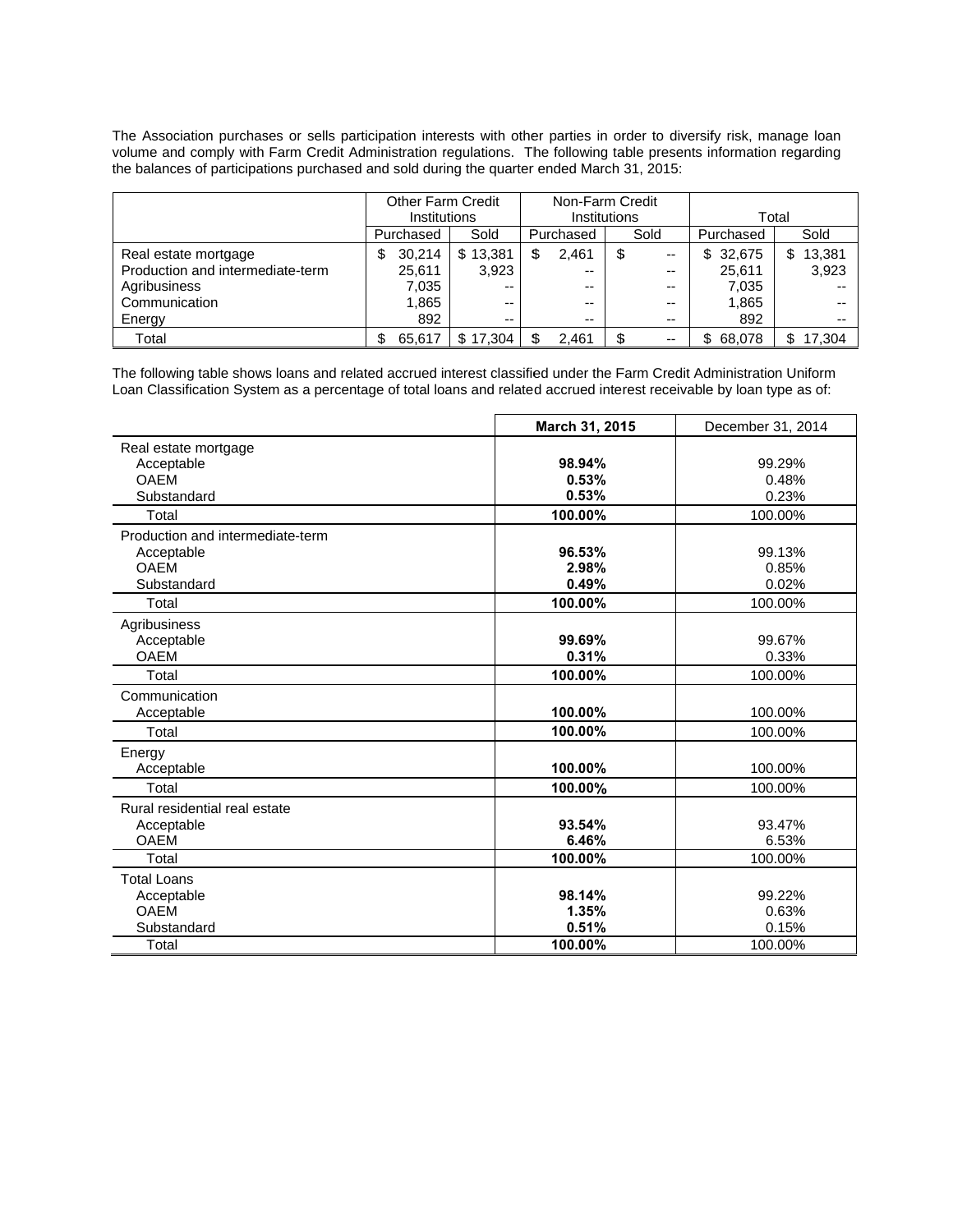High risk assets consist of impaired loans and other property owned. These nonperforming assets (including related accrued interest) and related credit quality are as follows:

| (dollars in thousands)                              | March 31, 2015 | December 31, 2014 |
|-----------------------------------------------------|----------------|-------------------|
| Nonaccrual loans<br>Real estate mortgage            | --             | 84                |
| Total nonaccrual loans                              | --             | 84                |
| Accruing restructured loans<br>Real estate mortgage | 133            | 51                |
| Total accruing restructured loans                   | 133            | 51                |
| <b>Total Impaired loans</b>                         | 133            | 135               |

Additional impaired loan information is as follows:

|                                  | March 31, 2015 |                                                                 |  |                      |  |                          | December 31, 2014 |                                       |  |                      |  |    |
|----------------------------------|----------------|-----------------------------------------------------------------|--|----------------------|--|--------------------------|-------------------|---------------------------------------|--|----------------------|--|----|
|                                  |                | Unpaid<br>Principal<br>Recorded<br><b>Balance</b><br>Investment |  | Related<br>Allowance |  | Recorded<br>Investment   |                   | Unpaid<br>Principal<br><b>Balance</b> |  | Related<br>Allowance |  |    |
|                                  |                |                                                                 |  |                      |  |                          |                   |                                       |  |                      |  |    |
| Total impaired loans:            |                |                                                                 |  |                      |  |                          |                   |                                       |  |                      |  |    |
| Real estate mortgage             |                | 133                                                             |  | 137                  |  | $\overline{\phantom{a}}$ |                   | 135                                   |  | 150                  |  | -- |
| Production and intermediate-term |                | $\sim$                                                          |  | 1.480                |  | $\sim$                   |                   | $\sim$                                |  | 480. ا               |  | -- |
| Total                            |                | 133                                                             |  | 1.617                |  | $\sim$                   |                   | 135                                   |  | .630                 |  |    |

Note: The recorded investment in the receivable is the face amount increased or decreased by applicable accrued interest and unamortized premium, discount, finance charges, or acquisition costs and may also reflect a previous direct write-down of the investment.

|                                                          |                                                            | For the Three Months Ended | March 31, 2015 |    | For the Three Months Ended<br>March 31, 2014 |                |                               |  |  |
|----------------------------------------------------------|------------------------------------------------------------|----------------------------|----------------|----|----------------------------------------------|----------------|-------------------------------|--|--|
|                                                          | Interest Income<br>Average<br>Impaired Loans<br>Recognized |                            |                |    | Average                                      | Impaired Loans | Interest Income<br>Recognized |  |  |
| Total impaired loans:                                    |                                                            |                            |                |    |                                              |                |                               |  |  |
| Real estate mortgage<br>Production and intermediate-term |                                                            | 145<br>--                  |                | -- |                                              | --             |                               |  |  |
| Total                                                    |                                                            | 145                        |                |    |                                              |                |                               |  |  |

The following tables provide an age analysis of past due loans (including accrued interest).

| March 31, 2015                                                                                                                       | 30-89<br>Days Past<br>Due                            | 90 Days<br>or More<br>Past Due                                | <b>Total Past</b><br>Due                 | Not Past<br>Due or less<br>than 30<br>Days Past<br>Due | <b>Total Loans</b>                                     | Recorded<br>Investment<br>Accruing<br>Loans 90<br>Days or<br>More Past<br>Due |
|--------------------------------------------------------------------------------------------------------------------------------------|------------------------------------------------------|---------------------------------------------------------------|------------------------------------------|--------------------------------------------------------|--------------------------------------------------------|-------------------------------------------------------------------------------|
| Real estate mortgage<br>Production and intermediate-term<br>Agribusiness<br>Communication<br>Energy<br>Rural residential real estate | \$<br>375<br>163<br>$- -$<br>$- -$<br>$- -$<br>$- -$ | \$<br>--<br>--<br>--<br>$-$<br>--<br>$\overline{\phantom{m}}$ | \$<br>375<br>163<br>--<br>--<br>--<br>-- | \$439,628<br>224.005<br>9.281<br>1,787<br>859<br>2,833 | \$440.003<br>224.168<br>9.281<br>1,787<br>859<br>2,833 | \$<br>--                                                                      |
| Total                                                                                                                                | \$<br>538                                            | \$<br>--                                                      | \$<br>538                                | \$678.393                                              | \$678.931                                              | \$                                                                            |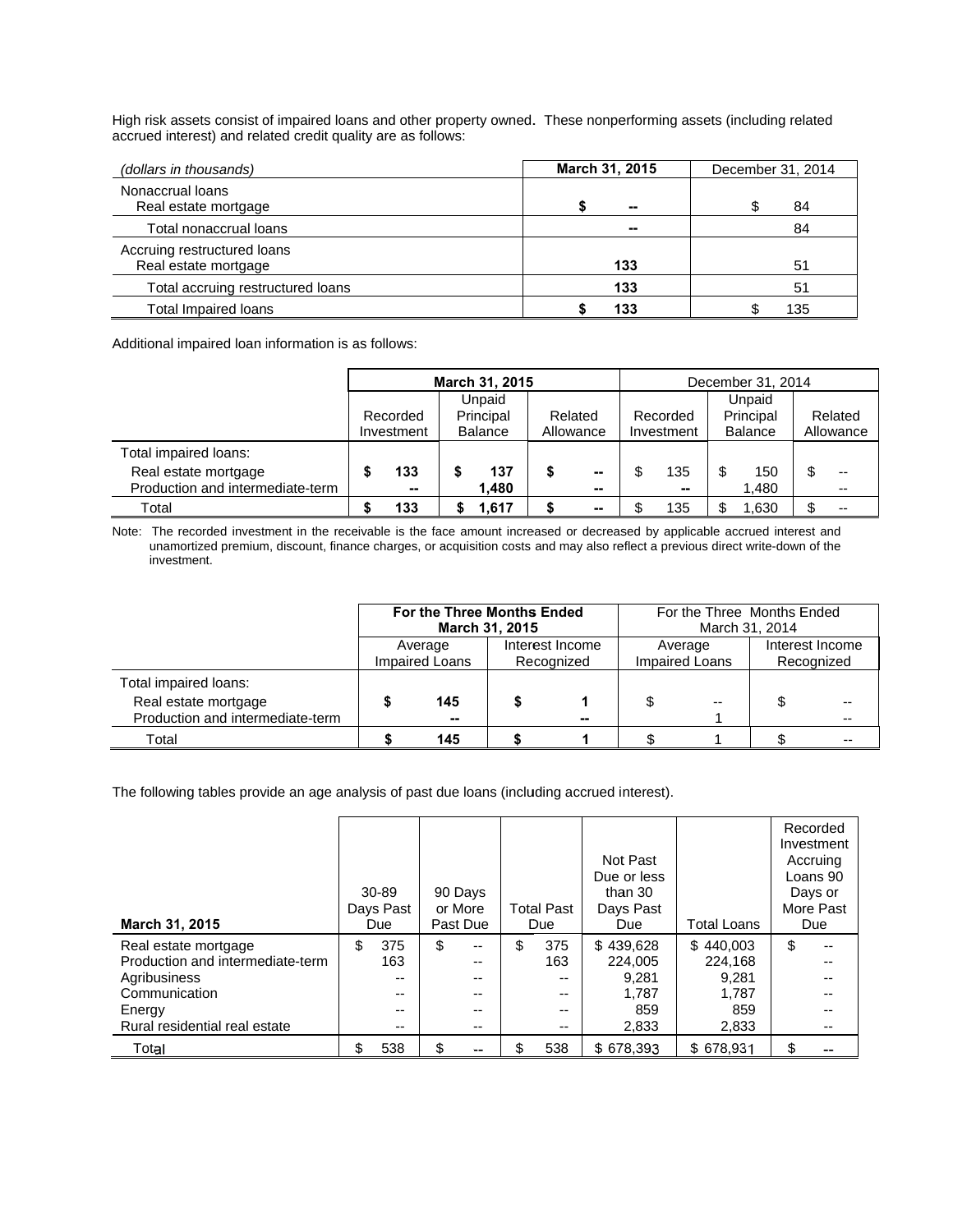| <b>December 31, 2014</b>                                                                                                             | 30-89<br>Days Past<br>Due                     | 90 Days<br>or More<br>Past Due                                                                 | <b>Total Past</b><br>Due                | Not Past<br>Due or less<br>than $30$<br>Days Past<br><b>Due</b> | <b>Total Loans</b>                                     | Recorded<br>Investment<br>Accruing<br>Loans 90<br>Days or<br>More Past<br>Due |
|--------------------------------------------------------------------------------------------------------------------------------------|-----------------------------------------------|------------------------------------------------------------------------------------------------|-----------------------------------------|-----------------------------------------------------------------|--------------------------------------------------------|-------------------------------------------------------------------------------|
| Real estate mortgage<br>Production and intermediate-term<br>Agribusiness<br>Communication<br>Energy<br>Rural residential real estate | \$<br>114<br>$- -$<br>--<br>$- -$<br>--<br>-- | \$<br>$\overline{\phantom{a}}$<br>$\overline{\phantom{m}}$<br>$- -$<br>$- -$<br>$- -$<br>$- -$ | \$<br>114<br>--<br>--<br>--<br>--<br>-- | \$431.395<br>232.783<br>9.256<br>1,830<br>861<br>2,832          | \$431.509<br>232,783<br>9.256<br>1,830<br>861<br>2,832 | \$<br>$-$<br>$-$<br>--<br>--<br>--                                            |
| Total                                                                                                                                | \$<br>114                                     | $\overline{\phantom{a}}$                                                                       | \$<br>114                               | \$678.957                                                       | \$679.071                                              | \$<br>--                                                                      |

In 2015, the Association revised its' methodology for determining the allowance for credit losses. The new methodology takes into consideration potential losses related to unfunded commitments, and as a result, we have established a separate reserve for unfunded commitments, which is included in Liabilities on the Association's balance sheet. The related provision for the reserve for unfunded commitments is included as part of the provision for credit losses on the income statement, along with the provision for loan losses.

A summary of changes in the allowance for loan losses is as follows:

|                                                                                                                                      | Balance at<br>December 31.<br>2014 | Charge-offs    | Recoveries             | Provision for<br>Loan Losses/<br>(Loan Loss<br>Reversals) | Balance at<br>March 31,<br>2015 |
|--------------------------------------------------------------------------------------------------------------------------------------|------------------------------------|----------------|------------------------|-----------------------------------------------------------|---------------------------------|
| Real estate mortgage<br>Production and intermediate-term<br>Agribusiness<br>Communication<br>Energy<br>Rural residential real estate | 167<br>S<br>1,994<br>84            | \$<br>--<br>-- | \$<br>$- -$<br>3<br>-- | (6)<br>\$<br>(34)<br>(70)<br>6<br>$- -$                   | 161<br>1,956<br>14              |
| Total                                                                                                                                | 2,249                              |                | 3                      | (104)                                                     | 2,141                           |

|                                                                                                           | Balance at<br>December 31,<br>2013 | Charge-offs   | Recoveries   | Provision for<br>Loan Losses/<br>(Loan Loss<br>Reversals) | Balance at<br>March 31,<br>2014 |  |
|-----------------------------------------------------------------------------------------------------------|------------------------------------|---------------|--------------|-----------------------------------------------------------|---------------------------------|--|
| Real estate mortgage<br>Production and intermediate-term<br>Agribusiness<br>Rural residential real estate | 167<br>2,026<br>52                 | --<br>8<br>-- | --<br>J<br>6 | (17)<br>(85)<br>31                                        | 150<br>1,939<br>83              |  |
| Total                                                                                                     | 2.247                              | 8             | 6            | 72)                                                       | 2,173                           |  |

A summary of changes in the reserve for unfunded commitments follows:

|                                   | 2015 |
|-----------------------------------|------|
| Balance at December 31, 2014      | --   |
| Provision of unfunded commitments | 263. |
| Total                             | 263  |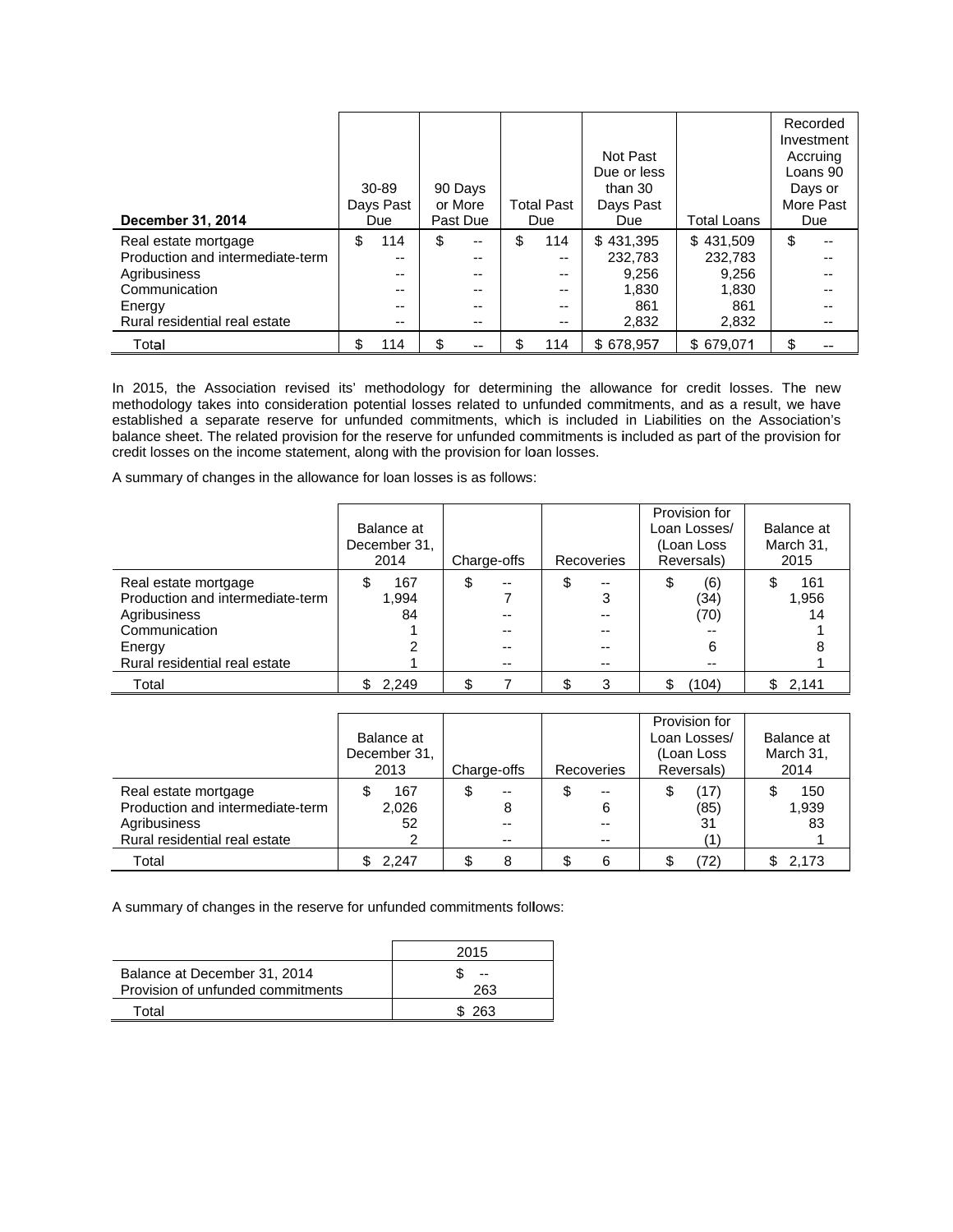|                                  |                                  |              |                                  | Recorded Investments in |  |  |  |
|----------------------------------|----------------------------------|--------------|----------------------------------|-------------------------|--|--|--|
|                                  | Allowance for Credit Losses      |              |                                  | Loans Outstanding       |  |  |  |
|                                  | Ending Balance at March 31, 2015 |              | Ending Balance at March 31, 2015 |                         |  |  |  |
|                                  | Individually                     | Collectively | Individually                     | Collectively            |  |  |  |
|                                  | evaluated for<br>evaluated for   |              | evaluated for                    | evaluated for           |  |  |  |
|                                  | impairment                       | impairment   | impairment                       | impairment              |  |  |  |
| Real estate mortgage             | \$<br>--                         | 161          | 133<br>\$                        | \$<br>439.870           |  |  |  |
| Production and intermediate-term |                                  | 1,956        | --                               | 224.168                 |  |  |  |
| Agribusiness                     |                                  | 14           | --                               | 9,281                   |  |  |  |
| Communication                    |                                  |              |                                  | 1.787                   |  |  |  |
| Energy                           |                                  |              | --                               | 859                     |  |  |  |
| Rural residential real estate    |                                  |              | --                               | 2,833                   |  |  |  |
| Total                            |                                  | 2.141        | 133                              | 678.798<br>S            |  |  |  |

|                                  |                                |                                     |  | Recorded Investments in |                                     |              |  |              |  |  |  |
|----------------------------------|--------------------------------|-------------------------------------|--|-------------------------|-------------------------------------|--------------|--|--------------|--|--|--|
|                                  | Allowance for Credit Losses    |                                     |  |                         | Loans Outstanding                   |              |  |              |  |  |  |
|                                  |                                | Ending Balance at December 31, 2014 |  |                         | Ending Balance at December 31, 2014 |              |  |              |  |  |  |
|                                  | Individually                   |                                     |  | Collectively            |                                     | Individually |  | Collectively |  |  |  |
|                                  | evaluated for<br>evaluated for |                                     |  | evaluated for           | evaluated for                       |              |  |              |  |  |  |
|                                  | impairment<br>impairment       |                                     |  | impairment              | impairment                          |              |  |              |  |  |  |
| Real estate mortgage             | \$                             | --                                  |  | 167                     | \$                                  | 151          |  | 431,358      |  |  |  |
| Production and intermediate-term |                                |                                     |  | 1.994                   |                                     |              |  | 232,783      |  |  |  |
| Agribusiness                     |                                |                                     |  | 84                      |                                     |              |  | 9,256        |  |  |  |
| Communication                    |                                |                                     |  |                         |                                     |              |  | 1,830        |  |  |  |
| Energy                           |                                |                                     |  |                         |                                     |              |  | 861          |  |  |  |
| Rural residential real estate    |                                |                                     |  |                         |                                     |              |  | 2,832        |  |  |  |
| Total                            |                                |                                     |  | 2.249                   |                                     | 151          |  | 678,920      |  |  |  |

A restructuring of a debt constitutes a troubled debt restructuring (TDR) if the creditor, for economic or legal reasons related to the debtor's financial difficulties, grants a concession to the debtor that it would not otherwise consider. The Association recorded no TDRs during the three months ended March 31, 2015.

The Association had no TDRs within the previous 12 months for which there were subsequent payment defaults during the period.

There were no additional commitments to lend to borrowers whose loans have been modified in troubled debt restructuring at March 31, 2015.

The following table provides information on outstanding loans restructured in troubled debt restructurings at period end. These loans are included as impaired loans in the impaired loan table.

|                      |                | Loans modified as TDRs |                      |     | <b>TDRs in Nonaccrual Status*</b> |     |                      |    |  |
|----------------------|----------------|------------------------|----------------------|-----|-----------------------------------|-----|----------------------|----|--|
|                      | March 31, 2015 |                        | December 31,<br>2014 |     | March 31, 2015                    |     | December 31,<br>2014 |    |  |
| Real estate mortgage |                | 133                    |                      | 135 |                                   | $-$ |                      | 84 |  |
| $\tau$ otal          |                | 133                    |                      | 135 |                                   | $-$ |                      | 84 |  |

\* Represents the portion of loans modified as TDRs (first column) that are in nonaccrual status.